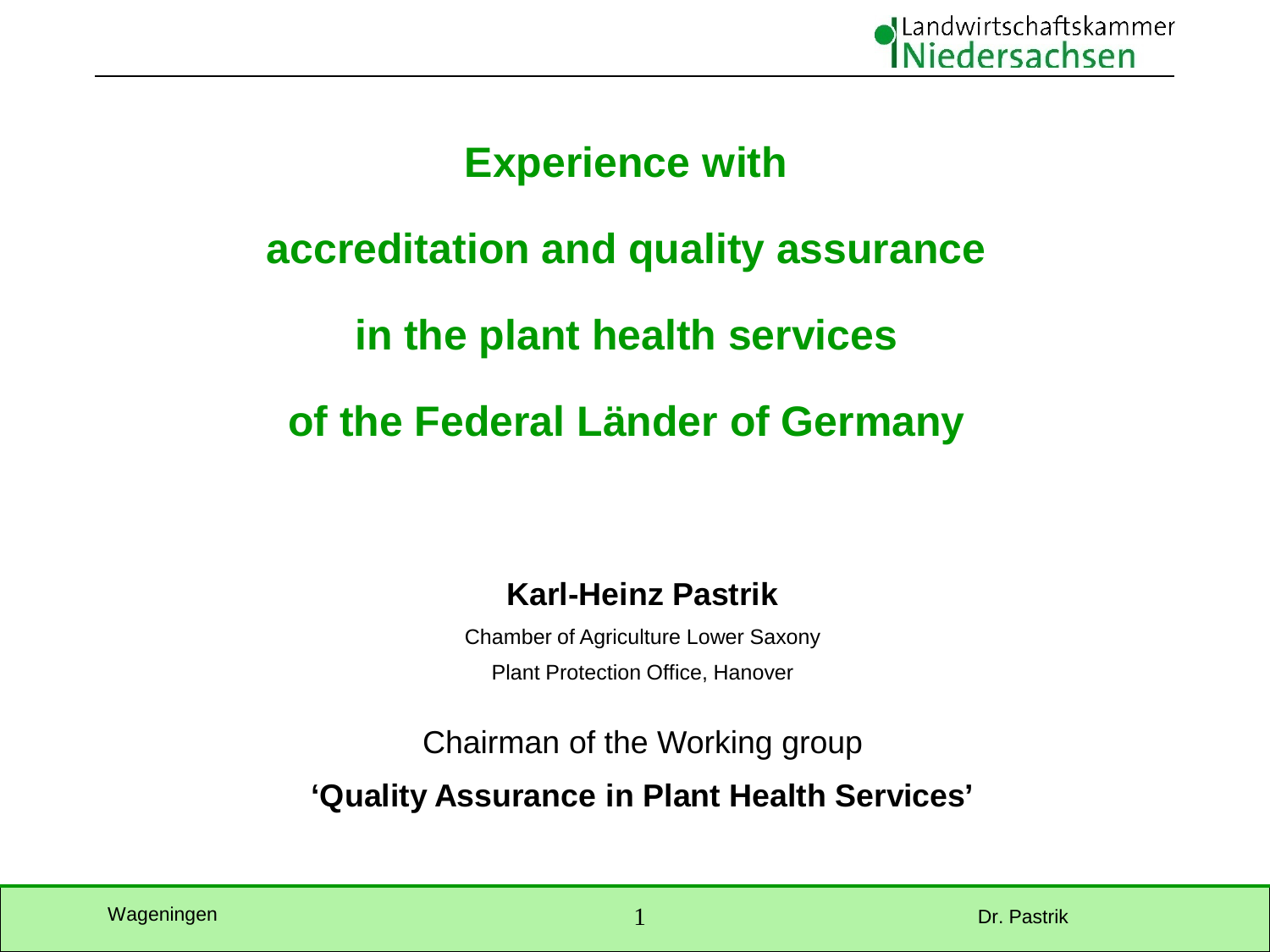#### **National Plant Protection Organization of Germany**

- Germany is a federal state

-> several levels of administration

On the level of the Federal States

-> there are 16 Federal Länder, which are by german legal act responsible for the implementation of the federal law in the Länder,

- -> including: control measures,
	- surveys and routine testing.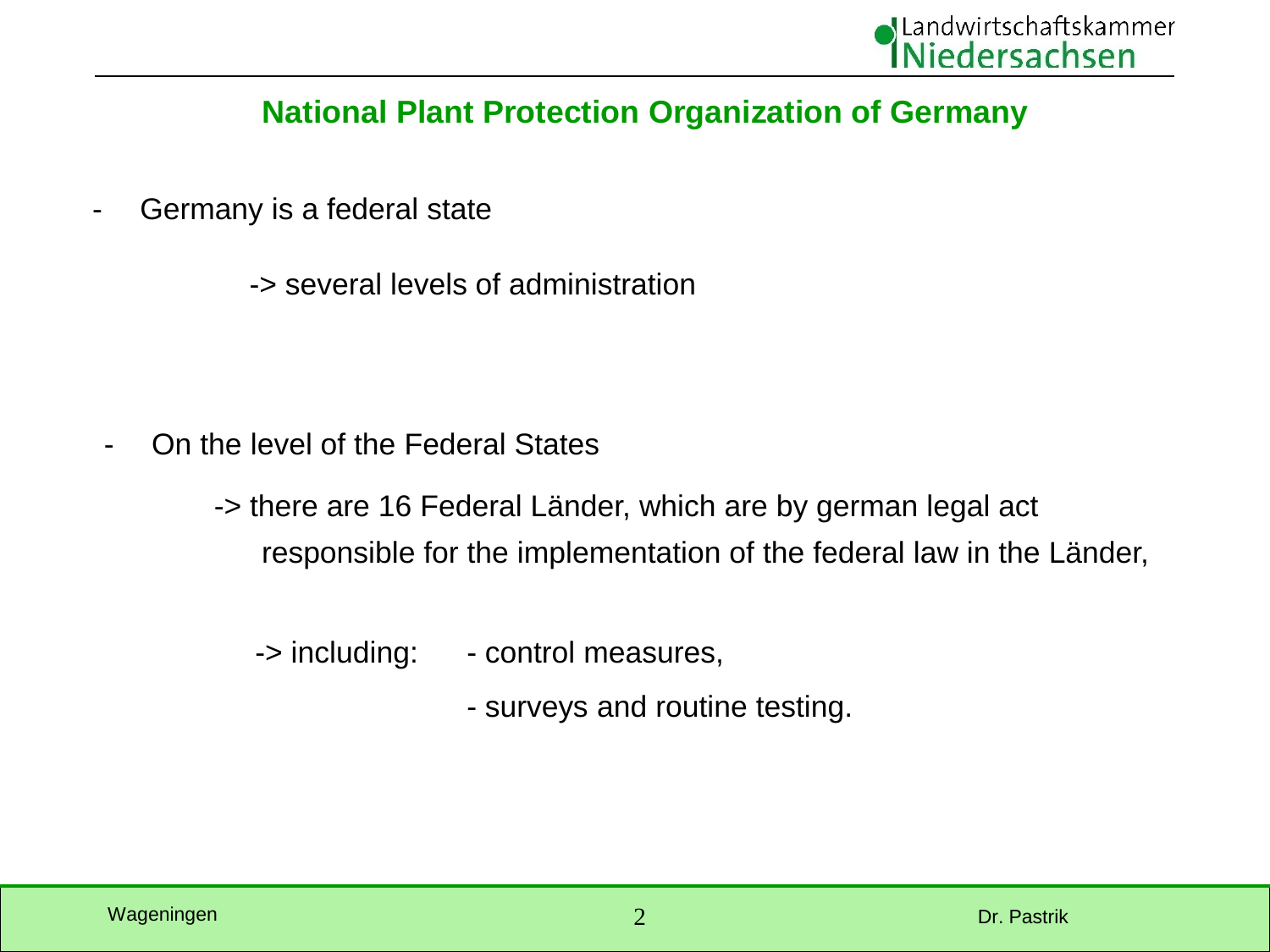

#### **Germany: National Plant Protection Organization according to IPPC**

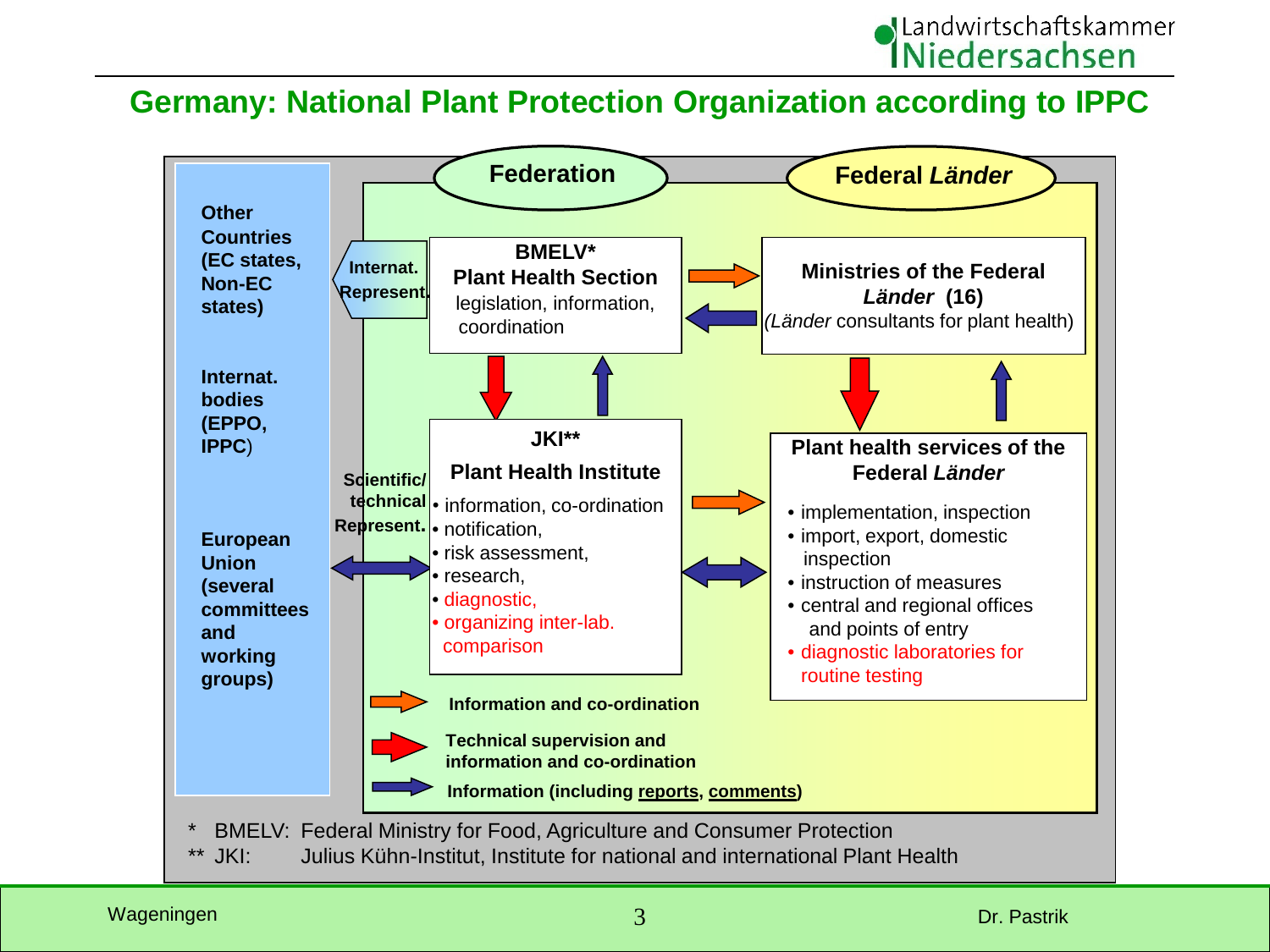

#### **Working group: Quality Assurance in Plant Health Services**

2009 the directors of the plant health services of the Federal Länder established a **working group** to promote the accreditation process.

#### Working group: **'Quality Assurance in Plant Health Services'**

Chairmen: Karl-Heinz Pastrik, Jan Kruse

The objectives of the working group are:

- cooperation in the field of quality assurance and accreditation,
- harmonization of detection methods in Germany,
- collaborative validation/verification of detection methods according PM 7/98.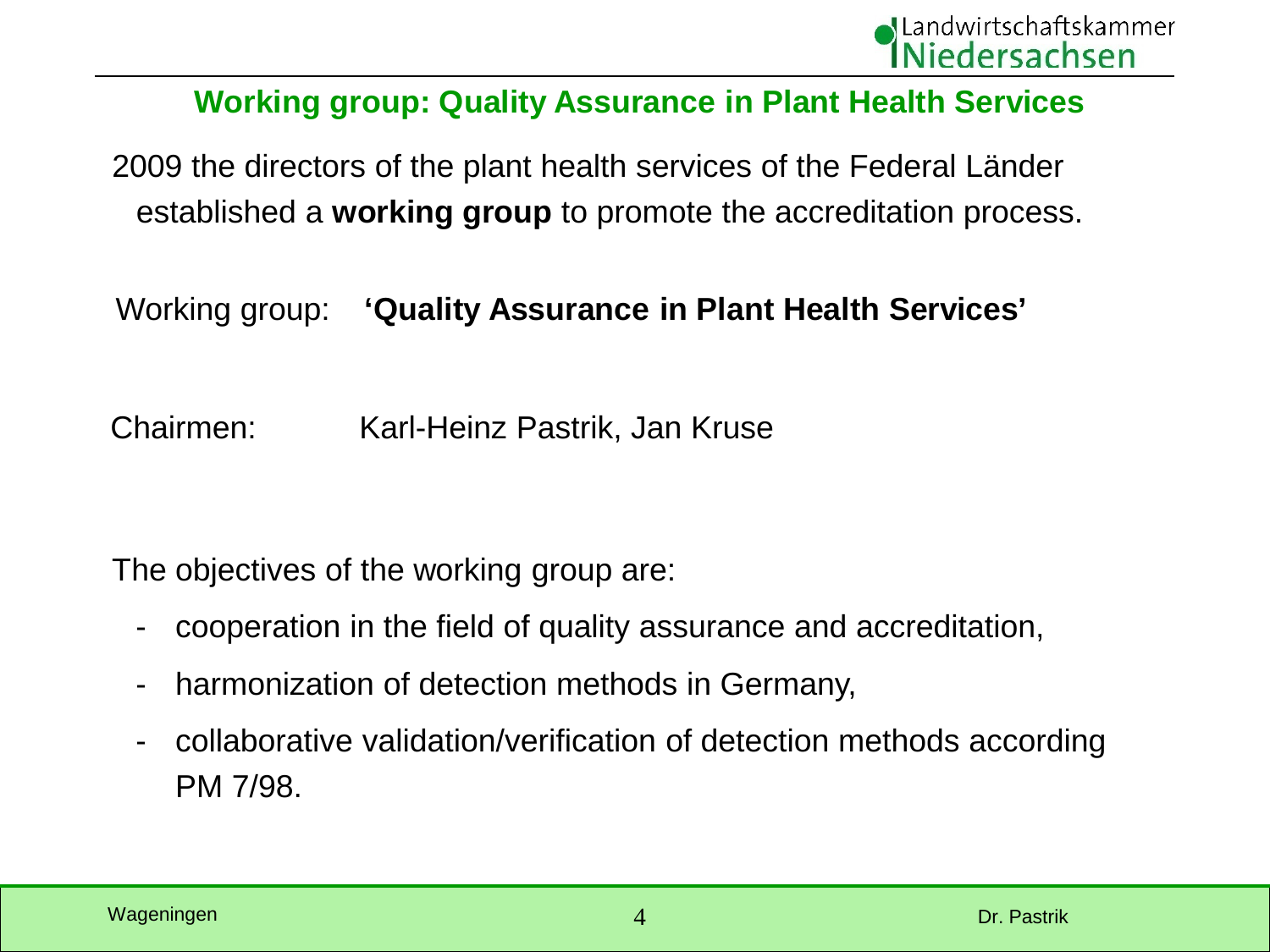The tasks of the working group:

- coordination of the sub-working groups,
- annual reporting to the directors of the plant health services,
- **sending representatives to the panel of experts (sectorial committee) of the accreditation body (DAkkS).**

Additionally, sub-working groups were formed in the fields of:

- Bacteriology, Nematology, Virology and Entomology.

These sub-working groups are responsible for:

- Validation / Verification of detection methods,
- Organisation and evaluation of proficiency tests,
- Annual reporting to the working group.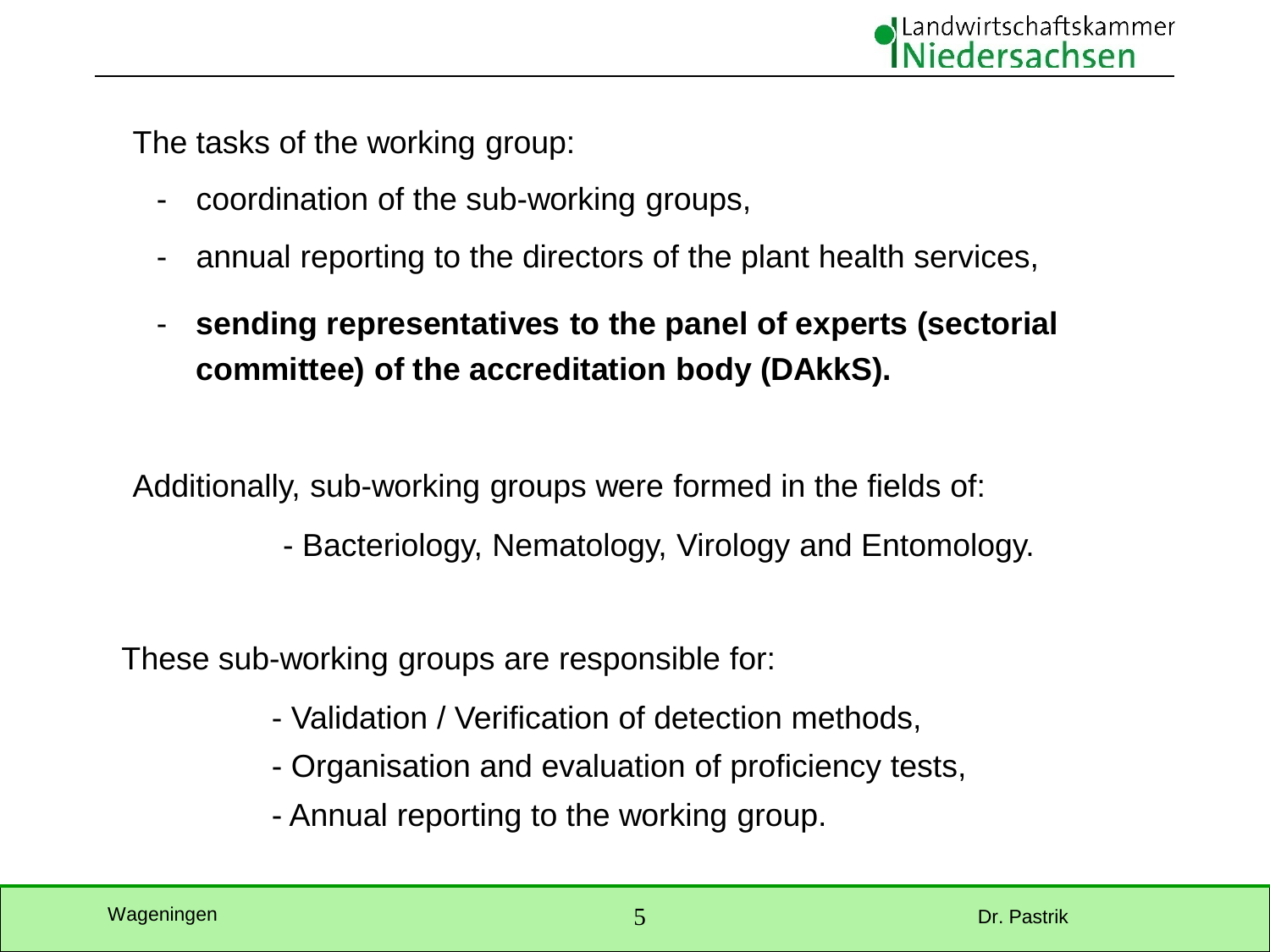#### **The present status of accreditation at the plant health services in Germany**

|                                 |               | scope    |
|---------------------------------|---------------|----------|
| -> accredited: - Lower Saxony   | $\Rightarrow$ | flexible |
| - Mecklenburg-Western-Pomerania | $\Rightarrow$ | flexible |
| - Rhineland-Palatinate          | $\rightarrow$ | flexible |
| - Bavaria                       | $\Rightarrow$ | flexible |
| - Hesse                         | $\rightarrow$ | flexible |
| - Saxony                        | $\rightarrow$ | flexible |
| - Hamburg                       | ->            | fixed    |

-> in preparation: - most of the remaining plant health services.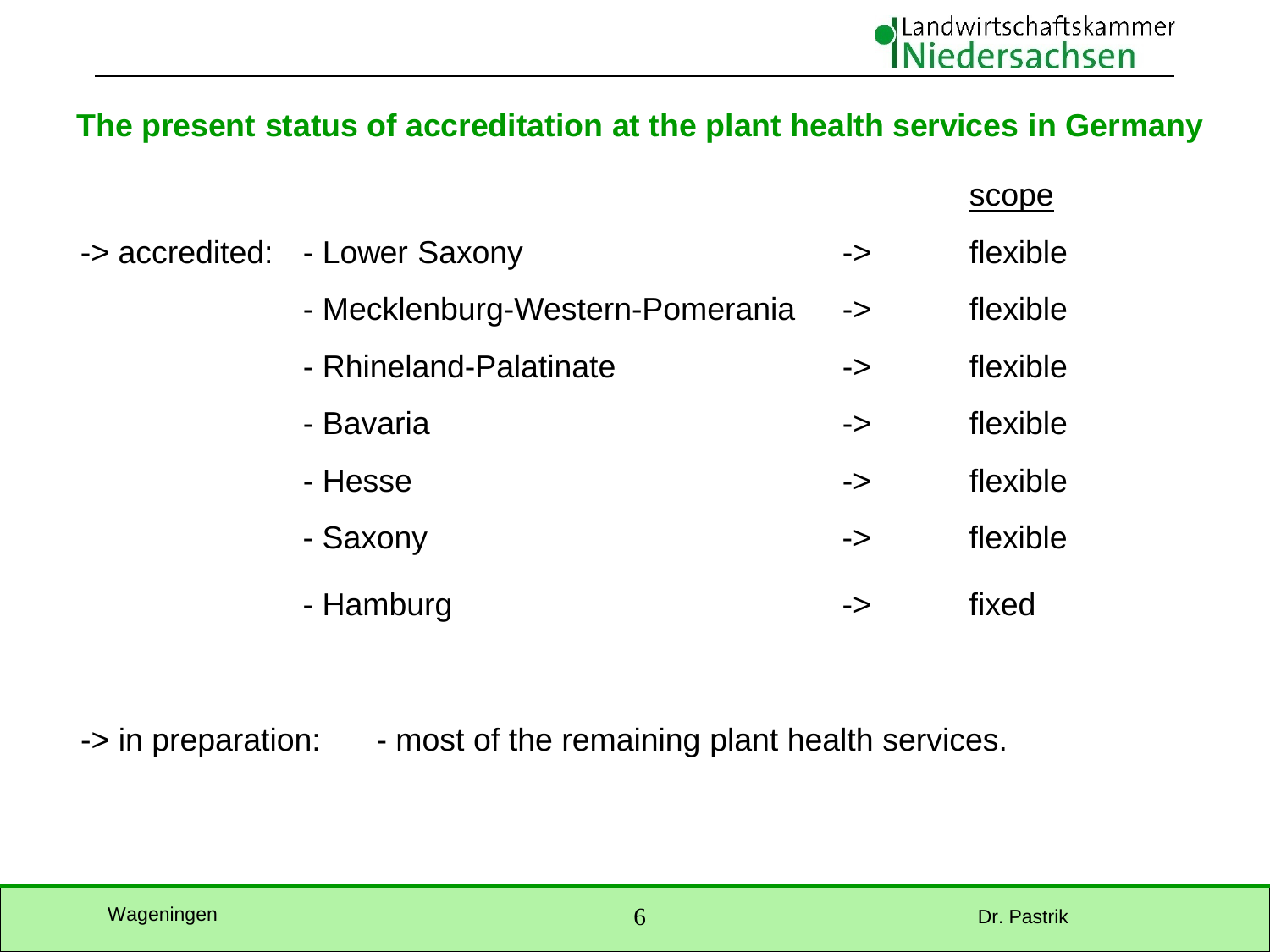

#### **How do you deal with validation?**

By sending representatives to the sectorial committee of the accreditation body (DAkkS), it was possible to integrate the EPPO-Standard PM 7/98 (2) into the DAkkS documentation system.

| "This DAkkS document    |
|-------------------------|
| transfers unaltered the |
| content of the EPPO-    |
| Standard PM 7/98 (2)"   |
|                         |

-> Validation / Verification are carried out according EPPO-Standard PM 7/98 (2) respectively DAkkS document **71 SD 4 029**.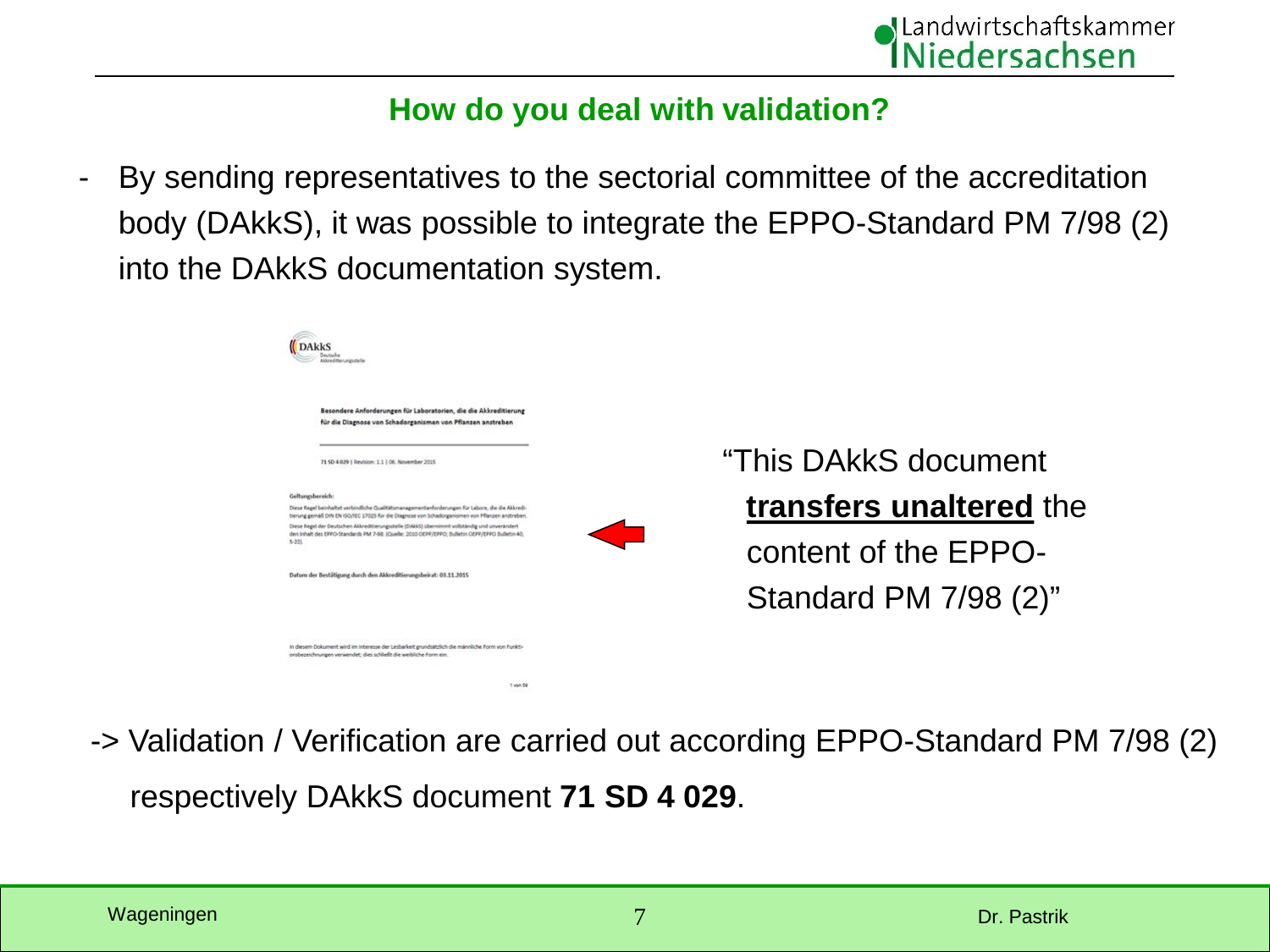

#### **How do you demonstrate expertise?**

- Use of diverse controls within a test (NAC/PAC; NIC/PIC)  $\rightarrow$  1<sup>st</sup> line of control.
- Periodic testing of blind samples  $>$  2<sup>nd</sup> line of control.
- Participation in proficiency tests  $\sim$  3<sup>rd</sup> line of control.
	-
- Attendance in working groups, sub-working groups, technical meetings, etc., (confirmed by certificates of attendance),
- Yearly updated lists of activities: publications, presentations, etc.
- Internal audits.